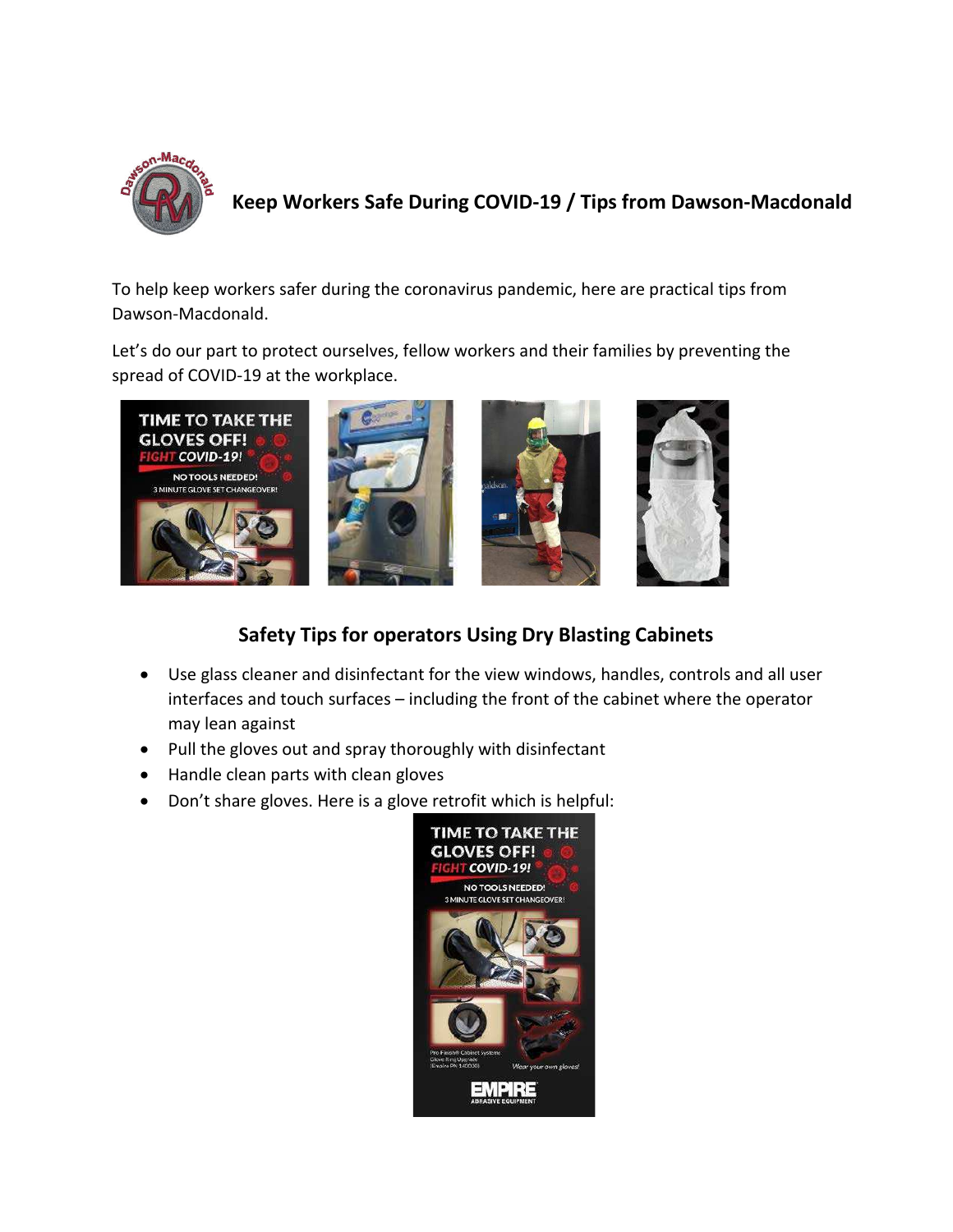## **Safety Tips for Operators Using Wet Slurry Blasting Cabinets, such as Wet Technologies Equipment**

- Use glass cleaner and disinfectant for the view windows, handles, controls and all user interfaces and touch surfaces – including the front of the cabinet where the operator may lean against
- Pull the gloves out and spray thoroughly with disinfectant
- Handle clean parts with clean gloves



## **Safety Tips for Operators Using Automated Equipment, such as Empire and Wet Technologies**

- Use glass cleaner and disinfectant for the view windows, handles, controls and all user interfaces and touch surfaces – including the front of the cabinet where the operator may lean against
- Use only disinfectant wipes on HMI, CNC and robotic screens
- Follow appropriate tips for blast cabinet workers, above
- Handle clean parts with clean gloves

| <b>BACK</b>                                                                                                                        | Data Record Name:                                  | No.c<br>$\infty$<br>in a     |                         |
|------------------------------------------------------------------------------------------------------------------------------------|----------------------------------------------------|------------------------------|-------------------------|
| <b>MAKE NEW RECIPE:</b><br>1. CLICK NEW<br>7 TYPE/SCAN DESIRED DATA RECORD NAME<br>3. INPUT VALUES FOR ENTRY NAMES<br>4 CLICK SAVE | <b>Srtty Nane</b>                                  | Valle                        |                         |
|                                                                                                                                    | DISPLAY NAME                                       |                              |                         |
|                                                                                                                                    | KUKA RECIPE NUMBER<br>PECK UP PART HEIGHT (INCHES) |                              |                         |
|                                                                                                                                    | MANUAL BLAST HEIGHT (INCHES)                       | 0.00<br>0.00<br>0.00<br>0.00 |                         |
|                                                                                                                                    | CLAMP/UNCLAMP PART HEIGHT (INCHES)                 |                              |                         |
|                                                                                                                                    | BLAST PRESSURE (PSI)                               |                              |                         |
|                                                                                                                                    | 图见目取                                               |                              | <b>STREETS DECISION</b> |
|                                                                                                                                    | Ready                                              |                              |                         |